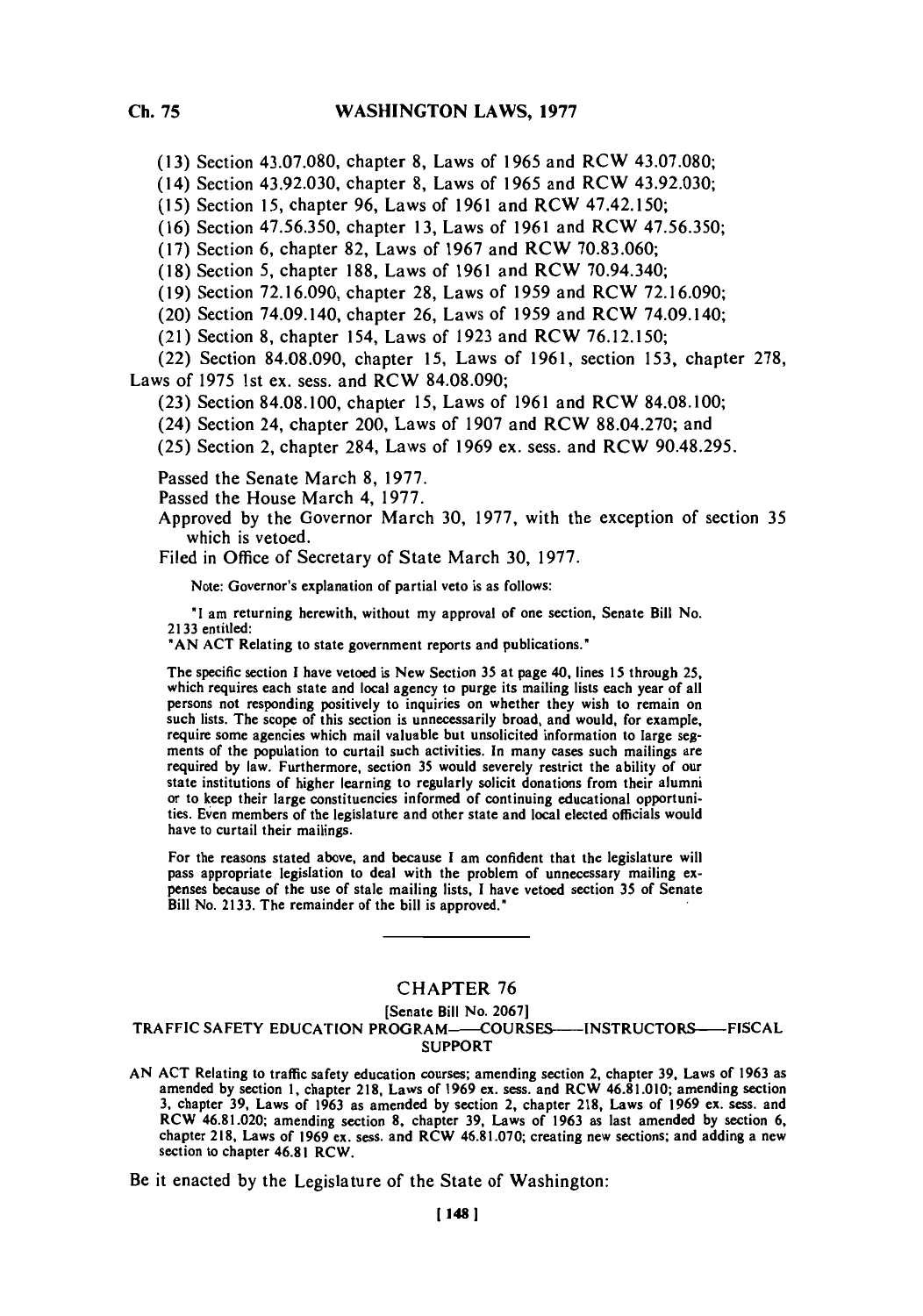**NEW SECTION.** Section **1.** There is added to chapter 46.81 RCW a new section to read as follows:

It is the purpose of this **1977** amendatory act to provide the students of the state with an improved quality traffic safety education program and to develop in the youth of this state a knowledge of the motor vehicle laws, an acceptance of personal responsibility on the public highways, an understanding of the causes and consequences of traffic accidents, and to provide training in the skills necessary for the safe operation of motor vehicles; to provide financial assistance to the various school districts while permitting them to achieve economies through options in the choice of course content and methods of instructions **by** adopting in whole or with modifications, a program prepared **by** the office of the superintendent of public instruction, and keeping to a minimum the amount of estimating, bookkeeping and reporting required of said school districts for financial reimbursement for such traffic safety education programs.

Sec. 2. Section 2, chapter **39,** Laws of **1963** as amended **by** section **1,** chapter **218,** Laws of **1969** ex. sess. and RCW 46.81.010 are each amended to read as *follows:*

The following words and phrases whenever used in chapter 46.81 RCW shall have the following meaning:

**(1)** "Superintendent" or 'state superintendent' shall mean the superintendent of public instruction.

(2) "Traffic safety education course" shall mean an accredited course of instruction in traffic safety education which shall consist of ((three parts.)) two phases, classroom instruction, and laboratory experience((<del>, and observation time</del>)). 'Laboratory experience" shall include on-street, driving range, or simulator experience or some combination thereof. Each  $((of said parts))$  phase shall meet basic course requirements which shall be established **by** the superintendent of public instruction and each part of said course shall be taught **by** a qualified teacher of traffic safety education. Any portions of the course may be taught after regular school hours or on Saturdays as well as on regular school days or as a summer school course, at the option of the local school districts.

**(3)** 'Qualified teacher of traffic safety education' shall mean an instructor certificated under the provisions of chapter **28A.70** RCW and certificated **by** the superintendent of public instruction to teach either the classroom  $((part))$  phase or the laboratory  $((part))$  phase of the traffic safety education course, or both, under regulations promulgated **by** the superintendent: PROVIDED, That the laboratory experience phase of the traffic safety education course may be taught **by** instructors certificated under rules promulgated **by** the superintendent of public instruction, exclusive of any requirement that the instructor be certificated under the provisions of chapter **28A.70** RCW. Professional instructors certificated under the provisions of chapter 46.82 RCW, and participating in this program, shall be subject to reasonable qualification requirements jointly adopted **by** the superintendent of public instruction and the director of the department of motor vehicles.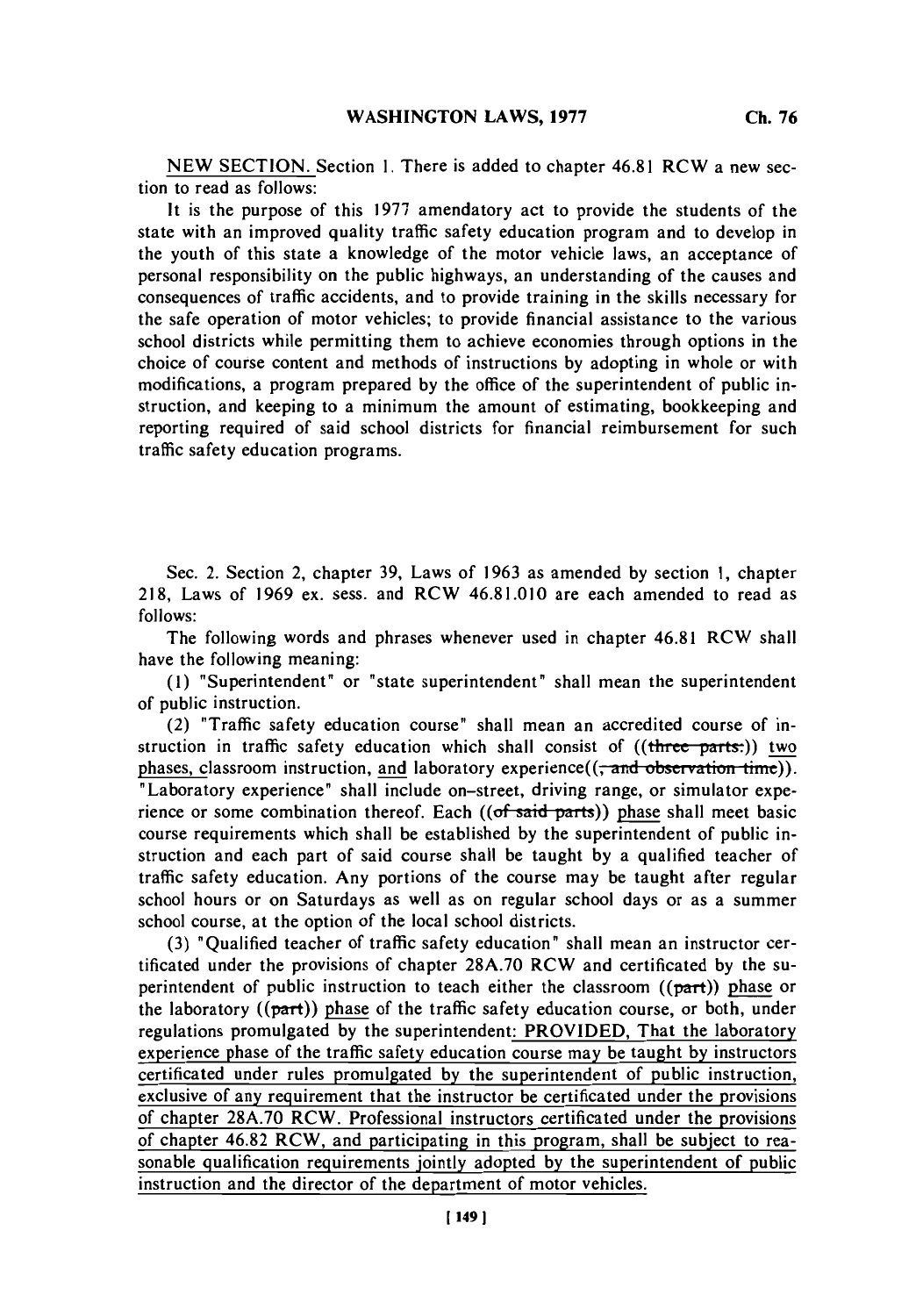(4) 'Realistic level of effort" for the purpose of this **1977** amendatory act means the classroom and laboratory student learning experiences considered acceptable to the superintendent of public instruction that must be satisfactorily accomplished **by** the student in order to successfully complete the traffic safety education course.

Sec. **3.** Section **3,** chapter **39,** Laws of **1963** as amended **by** section 2, chapter **218,** Laws of **1969** ex. sess. and RCW 46.81.020 are each amended to read as **follows:**

**(1)** The superintendent of public instruction is authorized to establish a section of traffic safety education, ((under the division of curriculum and instruction)) and through such section shall,: Define a "realistic level of effort" required to provide an effective traffic safety education course, establish a level of driving competency required of each student to successfully complete the course, and ensure that an effective state-wide program is implemented and sustained, administer, supervise, and develop the traffic safety education program and shall assist local school districts in the conduct of their traffic safety education programs. The superintendent shall adopt necessary rules and regulations governing the operation and scope of the traffic safety education program; and each school district shall submit (( $\overline{an}$   $\overline{an}$  $m$ ual)) a report to the superintendent on the  $((\text{finarci})\text{)}$  condition of its traffic safety education program: PROVIDED, That the superintendent shall ((conduct **audits or such other examination of the records and accounts of said school districts** and shall require their reporting of such information as the superintendent deems **a** accessary to adequately) monitor the quality of the program and ((to)) carry out the purposes of this chapter((<del>, and in order to make regular reports to the</del> legislature)).

(2) The board of directors of any school district maintaining a secondary school which includes any of the grades **10** to 12, inclusive, may establish and maintain a traffic safety education course. **If** a school district elects to offer a traffic safety education course and has within its boundaries a private accredited secondary school which includes any of the grades **10** to 12, inclusive, at least one class in traffic safety education shall be given at times other than regular school hours if there is sufficient demand therefor.

**(3) ((Subject to the rules and regulations adopted by the superintendent of** public instruction,)) The board of directors of a school district, or combination of school districts, may contract with any drivers' school licensed under the provisions of chapter 46.82 RCW to teach the laboratory  $((part))$  phase of the traffic safety education ((program)) course. Instructors provided **by** any such contracting drivers' school must be  $((\text{certimated as}))$  properly qualified teachers of traffic safety education under the joint qualification requirements adopted **by** the superintendent of public instruction and the director of the department of motor vehicles.

Sec. 4. Section **8,** chapter **39,** Laws of **1963** as last amended **by** section **6,** chapter **218,** Laws of **1969** ex. sess. and RCW **46.81.070** are each amended to read as follows:

**(1) ((Each school district offering a course in traffic safety education shall, in such manner as the superintendent of public instruction may direct, keep accurate.** records of the cost thereof.)) Subject to RCW 46.81.060 each school district shall be reimbursed from the traffic safety education account: PROVIDED, That the